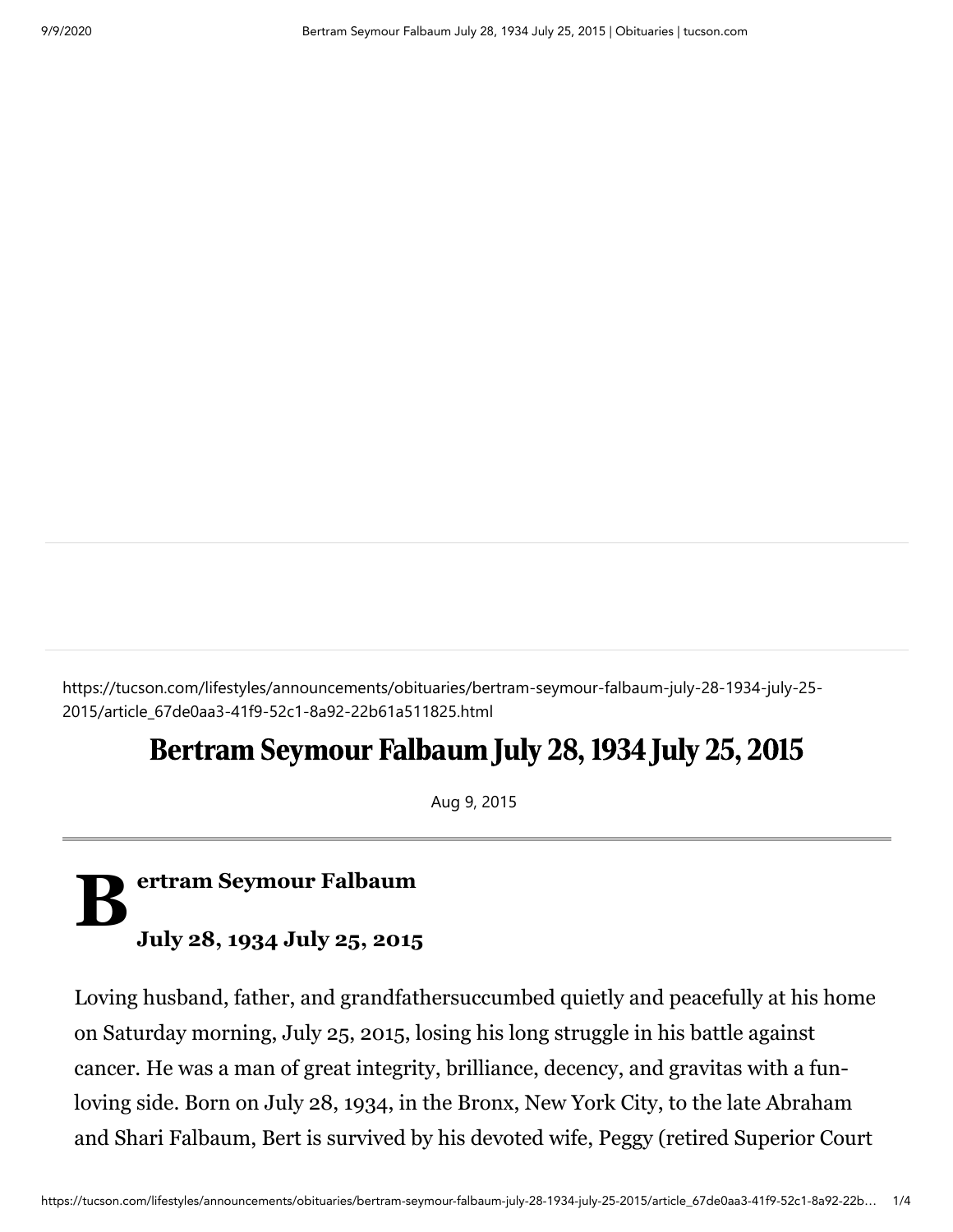Judge Margaret M. Houghton); his son, Vance (Tammy Calliet); his daughter, Stacy Volpe (Deanie Guy); and his grandchildren: Mason Falbaum, Barrett Falbaum, Seaman Apprentice Ryan Calliet, Tyler Calliet, and Sophia Volpe. He is also survived by his sister, Joan Royal (Herb); his niece, Lori Royal-Gordon (Jack); and nephew, Ken Royal (Dawn) and their children, Alex and Becca; as well as Peggy's children, Rick Bond (Bev Lambert) and Pamela DeMauro (John). He was predeceased by his first wife, Roberta Jesse (née Oberstone). After graduating from Tahoe Truckee High School in 1953, Bert enlisted in the Air Force and was trained as a radio technician. He served on a small Japanese island off Kyushu, where he monitored the 38th parallel during the Korean Conflict. He was honorably discharged as a Staff Sergeant in 1957. Bert graduated from the California State University at Los Angeles in 1962 with a Bachelor of Science degree with honors. In 1972 he received a Master of Public Administration degree from the Maxwell School at Syracuse University. From 1966 to 1969 he developed and taught courses at the Treasury Law Enforcement School in Washington, DC. In 1962 he joined the U.S. Customs Department as a Port Investigator. He advanced rapidly to Customs Agent and then to Special Agent Analyst. His activities ranged from searching the holds of ships in Los Angeles to working the Mexican border at Nogales. In 1973 Bert became the Deputy Chief of Law Enforcement at the U.S. Fish and Wildlife Service, where he brought the enforcement of law by Fish and Wildlife to a level of professional excellence. In 1979 he became a criminal investigator for the Office of Special Investigations in the Department of Justice, conducting Nazi War Crimes investigations. From that time until 1986, he traveled throughout Europe, Russia and the Middle East, tracing the paths of Nazi war criminals who had become naturalized citizens of the United States. His investigations led to the denaturalization and deportation of many Nazis. Bert retired from the government in 1986 to become Vice President of the Investigative Group International in Washington, DC. He also conducted and supervised complex investigations for IGI. He founded a private company, Investigative Dynamics, in Tucson, from which he retired but retained active interest until the time of his death. He helped to found the International Intelligence Network and served on its first board. In 2006 became president of the Council of International Investigators and continued to serve that organization in various positions and offices until his death. He either wrote or rewrote